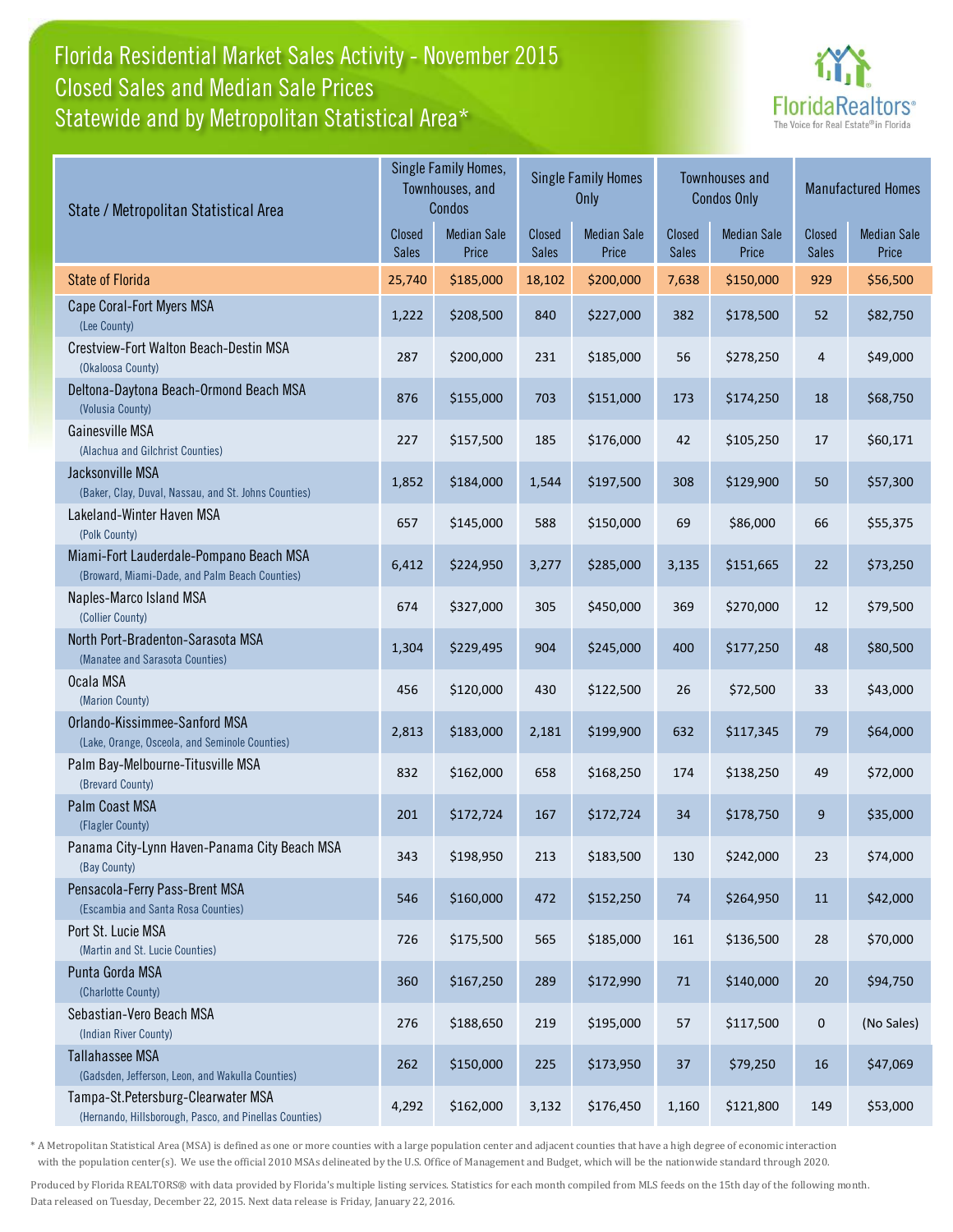# Florida Residential Market Sales Activity - November 2015 Listed by County Closed Sales and Median Sale Prices



| County                     |                               | Single Family Homes,<br><b>Townhouses, and Condos</b> |                        | <b>Single Family Homes Only</b> |                        | <b>Townhouses and Condos</b><br>Only | <b>Manufactured Homes</b> |                             |  |
|----------------------------|-------------------------------|-------------------------------------------------------|------------------------|---------------------------------|------------------------|--------------------------------------|---------------------------|-----------------------------|--|
|                            | <b>Closed</b><br><b>Sales</b> | <b>Median Sale</b><br>Price                           | Closed<br><b>Sales</b> | <b>Median Sale</b><br>Price     | Closed<br><b>Sales</b> | <b>Median Sale</b><br>Price          | Closed<br><b>Sales</b>    | <b>Median Sale</b><br>Price |  |
| Alachua County             | 215                           | \$162,000                                             | 173                    | \$180,550                       | 42                     | \$105,250                            | 13                        | \$60,171                    |  |
| <b>Baker County</b>        | 6                             | \$127,130                                             | $6\phantom{1}6$        | \$127,130                       | $\mathbf{0}$           | (No Sales)                           | $\mathbf{1}$              | \$47,000                    |  |
| <b>Bay County</b>          | 343                           | \$198,950                                             | 213                    | \$183,500                       | 130                    | \$242,000                            | 23                        | \$74,000                    |  |
| <b>Bradford County</b>     | 28                            | \$88,500                                              | 28                     | \$88,500                        | $\mathbf 0$            | (No Sales)                           | 3                         | \$40,000                    |  |
| <b>Brevard County</b>      | 832                           | \$162,000                                             | 658                    | \$168,250                       | 174                    | \$138,250                            | 49                        | \$72,000                    |  |
| <b>Broward County</b>      | 2,357                         | \$195,000                                             | 1,184                  | \$290,000                       | 1,173                  | \$126,550                            | 10                        | \$79,250                    |  |
| <b>Calhoun County</b>      | 8                             | \$39,250                                              | 8                      | \$39,250                        | 0                      | (No Sales)                           | 3                         | \$54,000                    |  |
| <b>Charlotte County</b>    | 360                           | \$167,250                                             | 289                    | \$172,990                       | 71                     | \$140,000                            | 20                        | \$94,750                    |  |
| <b>Citrus County</b>       | 231                           | \$124,250                                             | 212                    | \$132,500                       | 19                     | \$70,000                             | 37                        | \$38,000                    |  |
| <b>Clay County</b>         | 220                           | \$160,000                                             | 199                    | \$170,000                       | 21                     | \$89,124                             | 17                        | \$62,500                    |  |
| <b>Collier County</b>      | 674                           | \$327,000                                             | 305                    | \$450,000                       | 369                    | \$270,000                            | 12                        | \$79,500                    |  |
| <b>Columbia County</b>     | 39                            | \$119,000                                             | 38                     | \$122,000                       | $\mathbf{1}$           | \$105,000                            | 20                        | \$41,250                    |  |
| <b>DeSoto County</b>       | 26                            | \$95,000                                              | 23                     | \$92,000                        | 3                      | \$131,500                            | 5                         | \$45,000                    |  |
| <b>Dixie County</b>        | $\overline{2}$                | \$115,000                                             | $\overline{2}$         | \$115,000                       | $\mathbf{0}$           | (No Sales)                           | 6                         | \$77,950                    |  |
| <b>Duval County</b>        | 1,026                         | \$146,750                                             | 850                    | \$158,625                       | 176                    | \$110,000                            | 18                        | \$56,500                    |  |
| <b>Escambia County</b>     | 326                           | \$138,950                                             | 272                    | \$133,007                       | 54                     | \$264,950                            | 3                         | \$42,000                    |  |
| <b>Flagler County</b>      | 201                           | \$172,724                                             | 167                    | \$172,724                       | 34                     | \$178,750                            | 9                         | \$35,000                    |  |
| <b>Franklin County</b>     | 25                            | \$165,000                                             | 21                     | \$165,000                       | 4                      | \$174,800                            | 5                         | \$41,000                    |  |
| <b>Gadsden County</b>      | 16                            | \$66,800                                              | 16                     | \$66,800                        | 0                      | (No Sales)                           | 4                         | \$48,500                    |  |
| <b>Gilchrist County</b>    | 12                            | \$116,000                                             | 12                     | \$116,000                       | $\mathbf{0}$           | (No Sales)                           | $\overline{4}$            | \$54,500                    |  |
| <b>Glades County</b>       | 7                             | \$89,000                                              | 7                      | \$89,000                        | 0                      | (No Sales)                           | $\overline{2}$            | \$54,050                    |  |
| <b>Gulf County</b>         | 26                            | \$152,500                                             | 20                     | \$135,500                       | 6                      | \$254,800                            | $\mathbf{1}$              | \$20,000                    |  |
| <b>Hamilton County</b>     | 3                             | \$49,900                                              | 3                      | \$49,900                        | $\pmb{0}$              | (No Sales)                           | $\mathbf{1}$              | \$69,900                    |  |
| <b>Hardee County</b>       | 8                             | \$132,500                                             | 8                      | \$132,500                       | 0                      | (No Sales)                           | $\mathbf{1}$              | \$50,000                    |  |
| <b>Hendry County</b>       | $11\,$                        | \$122,000                                             | $11\,$                 | \$122,000                       | 0                      | (No Sales)                           | $\overline{7}$            | \$49,500                    |  |
| <b>Hernando County</b>     | 326                           | \$119,900                                             | 313                    | \$120,000                       | 13                     | \$115,000                            | $38\,$                    | \$55,000                    |  |
| <b>Highlands County</b>    | 126                           | \$108,000                                             | 116                    | \$111,900                       | 10                     | \$76,250                             | 13                        | \$37,000                    |  |
| <b>Hillsborough County</b> | 1,597                         | \$193,730                                             | 1,215                  | \$210,000                       | 382                    | \$125,000                            | $22$                      | \$59,450                    |  |
| <b>Holmes County</b>       | 9                             | \$33,000                                              | 9                      | \$33,000                        | 0                      | (No Sales)                           | $\mathbf{1}$              | \$45,300                    |  |
| <b>Indian River County</b> | 276                           | \$188,650                                             | 219                    | \$195,000                       | 57                     | \$117,500                            | 0                         | (No Sales)                  |  |
| Jackson County             | 15                            | \$89,000                                              | 15                     | \$89,000                        | 0                      | (No Sales)                           | 5                         | \$52,000                    |  |
| Jefferson County           | 6                             | \$87,000                                              | 6                      | \$87,000                        | $\pmb{0}$              | (No Sales)                           | $\pmb{0}$                 | (No Sales)                  |  |
| Lafayette County           | 1                             | \$110,000                                             | $\mathbf{1}$           | \$110,000                       | 0                      | (No Sales)                           | 0                         | (No Sales)                  |  |
| <b>Lake County</b>         | 376                           | \$168,000                                             | 361                    | \$169,950                       | 15                     | \$99,900                             | 44                        | \$58,500                    |  |
| Lee County                 | 1,222                         | \$208,500                                             | 840                    | \$227,000                       | 382                    | \$178,500                            | 52                        | \$82,750                    |  |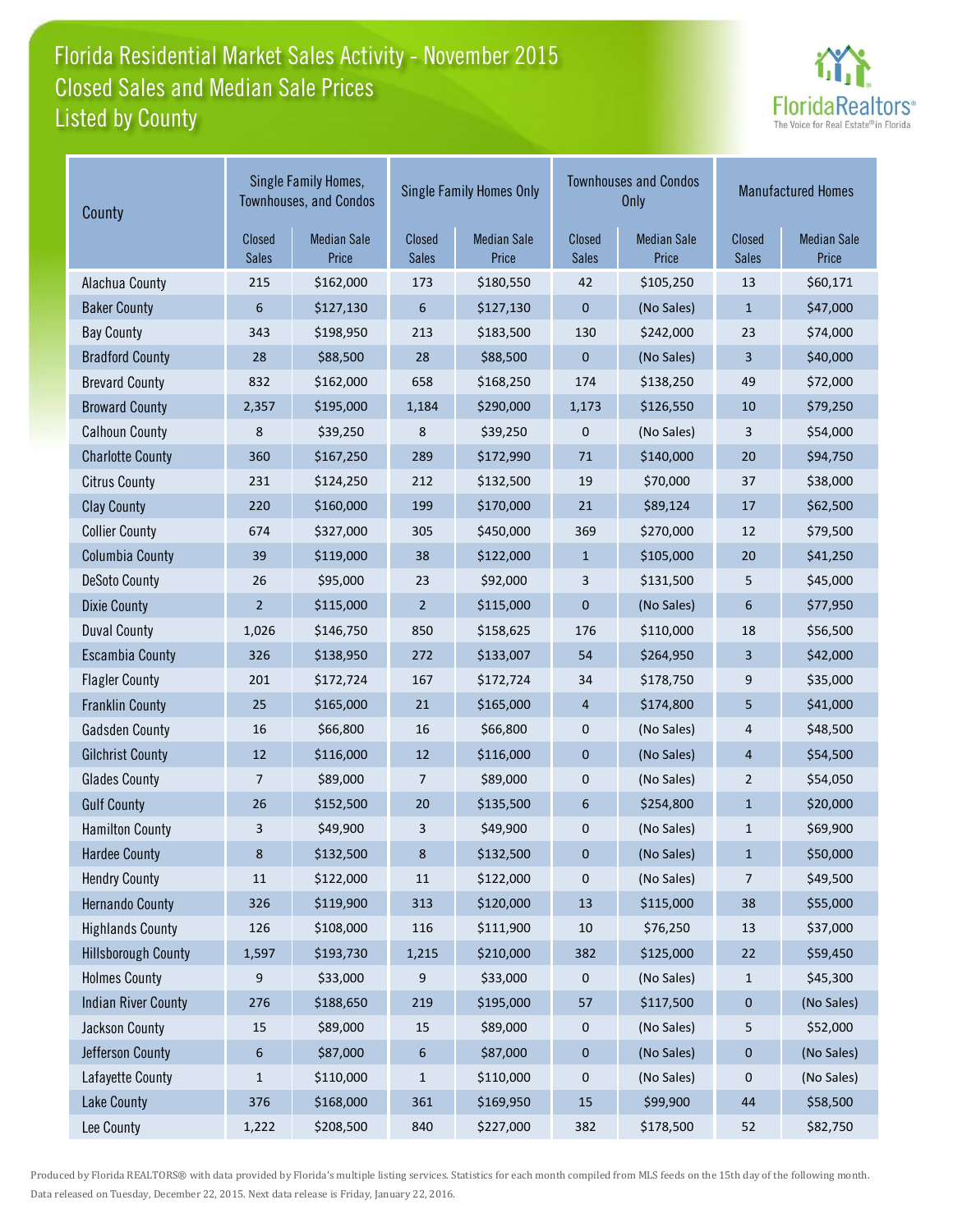## Florida Residential Market Sales Activity - November 2015 Listed by Zip Code (Grouped by County)\* Closed Sales and Median Sale Prices



| County          | Zip Code | Single Family Homes,<br><b>Townhouses, and Condos</b> |                             | <b>Single Family Homes Only</b> |                             |                        | <b>Townhouses and Condos</b><br><b>Only</b> | <b>Manufactured Homes</b> |                             |
|-----------------|----------|-------------------------------------------------------|-----------------------------|---------------------------------|-----------------------------|------------------------|---------------------------------------------|---------------------------|-----------------------------|
|                 |          | Closed<br><b>Sales</b>                                | <b>Median Sale</b><br>Price | Closed<br><b>Sales</b>          | <b>Median Sale</b><br>Price | Closed<br><b>Sales</b> | <b>Median Sale</b><br>Price                 | Closed<br><b>Sales</b>    | <b>Median Sale</b><br>Price |
| <b>Baker</b>    | 32087    | 1                                                     | \$53,000                    | $\mathbf{1}$                    | \$53,000                    | 0                      | (No Sales)                                  | $\mathbf 0$               | (No Sales)                  |
| <b>Baker</b>    | 32234    | 0                                                     | (No Sales)                  | $\pmb{0}$                       | (No Sales)                  | $\pmb{0}$              | (No Sales)                                  | $\mathbf 0$               | (No Sales)                  |
| Bay             | 32401    | 19                                                    | \$75,000                    | 17                              | \$75,000                    | $\overline{2}$         | \$91,250                                    | $\mathbf 0$               | (No Sales)                  |
| Bay             | 32402    | 0                                                     | (No Sales)                  | $\boldsymbol{0}$                | (No Sales)                  | $\pmb{0}$              | (No Sales)                                  | $\pmb{0}$                 | (No Sales)                  |
| Bay             | 32403    | 0                                                     | (No Sales)                  | $\mathbf 0$                     | (No Sales)                  | $\mathbf 0$            | (No Sales)                                  | $\mathbf 0$               | (No Sales)                  |
| Bay             | 32404    | 43                                                    | \$142,500                   | 43                              | \$142,500                   | $\pmb{0}$              | (No Sales)                                  | $\overline{2}$            | \$62,450                    |
| Bay             | 32405    | 34                                                    | \$189,500                   | 34                              | \$189,500                   | $\pmb{0}$              | (No Sales)                                  | $\pmb{0}$                 | (No Sales)                  |
| Bay             | 32406    | 0                                                     | (No Sales)                  | $\mathbf 0$                     | (No Sales)                  | $\mathbf{0}$           | (No Sales)                                  | $\mathbf{0}$              | (No Sales)                  |
| Bay             | 32407    | 42                                                    | \$261,000                   | 18                              | \$207,500                   | 24                     | \$277,500                                   | $1\,$                     | \$16,000                    |
| Bay             | 32408    | 71                                                    | \$194,000                   | 26                              | \$218,000                   | 45                     | \$193,000                                   | 6                         | \$76,500                    |
| Bay             | 32409    | 7                                                     | \$182,000                   | 7                               | \$182,000                   | $\mathbf 0$            | (No Sales)                                  | $\mathbf{1}$              | \$40,100                    |
| Bay             | 32410    | $\mathbf 0$                                           | (No Sales)                  | $\mathbf 0$                     | (No Sales)                  | $\mathbf 0$            | (No Sales)                                  | $\mathbf{0}$              | (No Sales)                  |
| Bay             | 32411    | 0                                                     | (No Sales)                  | 0                               | (No Sales)                  | $\pmb{0}$              | (No Sales)                                  | 0                         | (No Sales)                  |
| Bay             | 32412    | 0                                                     | (No Sales)                  | $\pmb{0}$                       | (No Sales)                  | $\mathbf 0$            | (No Sales)                                  | $\mathbf 0$               | (No Sales)                  |
| Bay             | 32413    | 98                                                    | \$280,000                   | 44                              | \$272,900                   | 54                     | \$282,500                                   | 8                         | \$76,500                    |
| Bay             | 32417    | 0                                                     | (No Sales)                  | $\boldsymbol{0}$                | (No Sales)                  | $\boldsymbol{0}$       | (No Sales)                                  | $\pmb{0}$                 | (No Sales)                  |
| Bay             | 32437    | 0                                                     | (No Sales)                  | $\pmb{0}$                       | (No Sales)                  | $\boldsymbol{0}$       | (No Sales)                                  | 0                         | (No Sales)                  |
| Bay             | 32438    | $\mathbf{1}$                                          | \$39,000                    | $\mathbf{1}$                    | \$39,000                    | $\mathbf{0}$           | (No Sales)                                  | $\mathbf{1}$              | \$28,500                    |
| Bay             | 32444    | 24                                                    | \$167,700                   | 24                              | \$167,700                   | $\mathbf 0$            | (No Sales)                                  | $\mathbf 0$               | (No Sales)                  |
| Bay             | 32456    | 5                                                     | \$184,000                   | $\overline{2}$                  | \$205,000                   | $\overline{3}$         | \$184,000                                   | $\mathbf{0}$              | (No Sales)                  |
| Bay             | 32461    | 0                                                     | (No Sales)                  | 0                               | (No Sales)                  | $\pmb{0}$              | (No Sales)                                  | $\pmb{0}$                 | (No Sales)                  |
| Bay             | 32462    | $\pmb{0}$                                             | (No Sales)                  | $\pmb{0}$                       | (No Sales)                  | $\pmb{0}$              | (No Sales)                                  | $\pmb{0}$                 | (No Sales)                  |
| Bay             | 32466    | $\overline{2}$                                        | \$79,250                    | $\overline{2}$                  | \$79,250                    | $\mathbf 0$            | (No Sales)                                  | 3                         | \$206,000                   |
| <b>Bradford</b> | 32042    | $\mathbf 0$                                           | (No Sales)                  | $\mathbf 0$                     | (No Sales)                  | $\mathbf{0}$           | (No Sales)                                  | $\mathbf{0}$              | (No Sales)                  |
| <b>Bradford</b> | 32044    | 3                                                     | \$105,000                   | 3                               | \$105,000                   | $\boldsymbol{0}$       | (No Sales)                                  | $\mathbf{1}$              | \$129,900                   |
| <b>Bradford</b> | 32054    | 0                                                     | (No Sales)                  | 0                               | (No Sales)                  | $\boldsymbol{0}$       | (No Sales)                                  | $\boldsymbol{0}$          | (No Sales)                  |
| <b>Bradford</b> | 32058    | 5                                                     | \$121,000                   | 5                               | \$121,000                   | 0                      | (No Sales)                                  | $\mathbf{1}$              | \$40,000                    |
| <b>Bradford</b> | 32083    | 0                                                     | (No Sales)                  | $\bf{0}$                        | (No Sales)                  | $\bf{0}$               | (No Sales)                                  | $\bf{0}$                  | (No Sales)                  |
| <b>Bradford</b> | 32091    | 12                                                    | \$64,500                    | 12                              | \$64,500                    | $\boldsymbol{0}$       | (No Sales)                                  | $\overline{c}$            | \$43,778                    |
| <b>Bradford</b> | 32622    | 3                                                     | \$35,000                    | 3                               | \$35,000                    | $\boldsymbol{0}$       | (No Sales)                                  | $\boldsymbol{0}$          | (No Sales)                  |
| <b>Bradford</b> | 32656    | $\mathbf{1}$                                          | \$135,000                   | $\mathbf{1}$                    | \$135,000                   | $\boldsymbol{0}$       | (No Sales)                                  | 0                         | (No Sales)                  |
| <b>Bradford</b> | 32666    | $\overline{a}$                                        | \$148,500                   | $\overline{a}$                  | \$148,500                   | $\boldsymbol{0}$       | (No Sales)                                  | $\bf{0}$                  | (No Sales)                  |
| <b>Bradford</b> | 32694    | 0                                                     | (No Sales)                  | 0                               | (No Sales)                  | 0                      | (No Sales)                                  | 0                         | (No Sales)                  |
| <b>Brevard</b>  | 32754    | 7                                                     | \$248,400                   | 7                               | \$248,400                   | $\pmb{0}$              | (No Sales)                                  | $\overline{a}$            | \$94,250                    |
| <b>Brevard</b>  | 32775    | 0                                                     | (No Sales)                  | $\boldsymbol{0}$                | (No Sales)                  | $\boldsymbol{0}$       | (No Sales)                                  | 0                         | (No Sales)                  |
| <b>Brevard</b>  | 32780    | 53                                                    | \$83,000                    | 42                              | \$100,000                   | 11                     | \$75,750                                    | $\bf{0}$                  | (No Sales)                  |
| <b>Brevard</b>  | 32781    | 0                                                     | (No Sales)                  | 0                               | (No Sales)                  | 0                      | (No Sales)                                  | 0                         | (No Sales)                  |
| <b>Brevard</b>  | 32783    | 0                                                     | (No Sales)                  | $\pmb{0}$                       | (No Sales)                  | $\pmb{0}$              | (No Sales)                                  | $\bf{0}$                  | (No Sales)                  |

\* Statistics for each listed zip code are presented only for the portion of the zip code located inside the county specified.

As a result, some zip codes will appear in this list more than once if they cover areas in more than one county.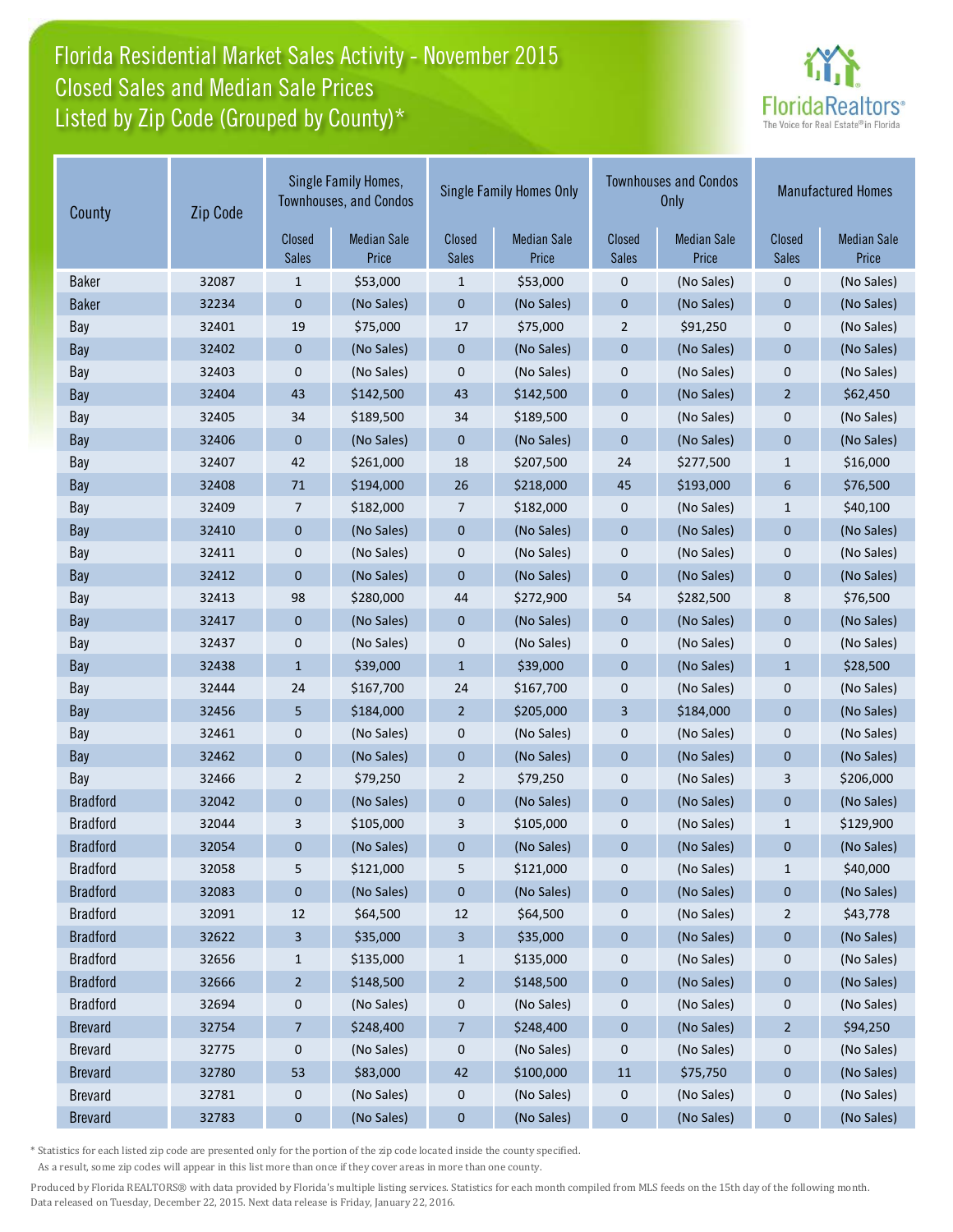# Florida Residential Market Sales Activity - November 2015 Listed by Zip Code (Grouped by County)\* Closed Sales and Median Sale Prices



| County         | Zip Code | Single Family Homes,<br><b>Townhouses, and Condos</b> |                             | <b>Single Family Homes Only</b> |                             |                        | <b>Townhouses and Condos</b><br><b>Only</b> | <b>Manufactured Homes</b> |                             |
|----------------|----------|-------------------------------------------------------|-----------------------------|---------------------------------|-----------------------------|------------------------|---------------------------------------------|---------------------------|-----------------------------|
|                |          | Closed<br>Sales                                       | <b>Median Sale</b><br>Price | Closed<br><b>Sales</b>          | <b>Median Sale</b><br>Price | Closed<br><b>Sales</b> | <b>Median Sale</b><br>Price                 | Closed<br><b>Sales</b>    | <b>Median Sale</b><br>Price |
| <b>Brevard</b> | 32796    | 28                                                    | \$109,750                   | 26                              | \$109,750                   | $\overline{2}$         | \$188,500                                   | $\mathbf 0$               | (No Sales)                  |
| <b>Brevard</b> | 32815    | 0                                                     | (No Sales)                  | $\pmb{0}$                       | (No Sales)                  | $\pmb{0}$              | (No Sales)                                  | $\pmb{0}$                 | (No Sales)                  |
| <b>Brevard</b> | 32899    | 0                                                     | (No Sales)                  | $\pmb{0}$                       | (No Sales)                  | $\mathbf 0$            | (No Sales)                                  | $\mathbf 0$               | (No Sales)                  |
| <b>Brevard</b> | 32901    | 22                                                    | \$120,450                   | 20                              | \$120,450                   | $\overline{2}$         | \$125,750                                   | $\mathbf{0}$              | (No Sales)                  |
| <b>Brevard</b> | 32902    | 0                                                     | (No Sales)                  | $\pmb{0}$                       | (No Sales)                  | $\mathbf{0}$           | (No Sales)                                  | $\mathbf 0$               | (No Sales)                  |
| <b>Brevard</b> | 32903    | 27                                                    | \$280,000                   | 15                              | \$350,000                   | 12                     | \$221,750                                   | $\mathbf 0$               | (No Sales)                  |
| <b>Brevard</b> | 32904    | 45                                                    | \$183,000                   | 37                              | \$187,000                   | 8                      | \$109,500                                   | $\mathbf{1}$              | \$53,450                    |
| <b>Brevard</b> | 32905    | 33                                                    | \$110,000                   | 22                              | \$142,750                   | 11                     | \$59,000                                    | $1\,$                     | \$55,900                    |
| <b>Brevard</b> | 32906    | 0                                                     | (No Sales)                  | 0                               | (No Sales)                  | 0                      | (No Sales)                                  | $\mathbf 0$               | (No Sales)                  |
| <b>Brevard</b> | 32907    | 55                                                    | \$130,000                   | 55                              | \$130,000                   | $\mathbf{0}$           | (No Sales)                                  | $\overline{2}$            | \$31,750                    |
| <b>Brevard</b> | 32908    | 10                                                    | \$147,450                   | 10                              | \$147,450                   | $\mathbf{0}$           | (No Sales)                                  | $\mathbf 0$               | (No Sales)                  |
| <b>Brevard</b> | 32909    | 51                                                    | \$135,000                   | 51                              | \$135,000                   | $\mathbf{0}$           | (No Sales)                                  | $\mathbf{0}$              | (No Sales)                  |
| <b>Brevard</b> | 32910    | 0                                                     | (No Sales)                  | 0                               | (No Sales)                  | $\mathbf 0$            | (No Sales)                                  | $\pmb{0}$                 | (No Sales)                  |
| <b>Brevard</b> | 32911    | 0                                                     | (No Sales)                  | $\pmb{0}$                       | (No Sales)                  | $\pmb{0}$              | (No Sales)                                  | $\pmb{0}$                 | (No Sales)                  |
| <b>Brevard</b> | 32912    | 0                                                     | (No Sales)                  | $\pmb{0}$                       | (No Sales)                  | $\mathbf 0$            | (No Sales)                                  | $\mathbf 0$               | (No Sales)                  |
| <b>Brevard</b> | 32919    | 0                                                     | (No Sales)                  | $\mathbf 0$                     | (No Sales)                  | $\mathbf 0$            | (No Sales)                                  | $\mathbf{0}$              | (No Sales)                  |
| <b>Brevard</b> | 32920    | 24                                                    | \$239,500                   | $\overline{2}$                  | \$269,250                   | 22                     | \$222,000                                   | $\mathbf 0$               | (No Sales)                  |
| <b>Brevard</b> | 32922    | 9                                                     | \$73,000                    | 8                               | \$76,500                    | $\mathbf{1}$           | \$30,000                                    | $\mathbf{0}$              | (No Sales)                  |
| <b>Brevard</b> | 32923    | 0                                                     | (No Sales)                  | $\pmb{0}$                       | (No Sales)                  | $\mathbf 0$            | (No Sales)                                  | $\mathbf 0$               | (No Sales)                  |
| <b>Brevard</b> | 32924    | $\mathbf 0$                                           | (No Sales)                  | $\mathbf 0$                     | (No Sales)                  | $\mathbf{0}$           | (No Sales)                                  | $\mathbf{0}$              | (No Sales)                  |
| <b>Brevard</b> | 32925    | 0                                                     | (No Sales)                  | $\pmb{0}$                       | (No Sales)                  | $\pmb{0}$              | (No Sales)                                  | $\mathbf 0$               | (No Sales)                  |
| <b>Brevard</b> | 32926    | 29                                                    | \$163,337                   | 27                              | \$165,000                   | $\overline{2}$         | \$66,500                                    | $6\phantom{1}6$           | \$57,000                    |
| <b>Brevard</b> | 32927    | 35                                                    | \$139,400                   | 33                              | \$139,900                   | $\overline{2}$         | \$125,200                                   | 4                         | \$25,000                    |
| <b>Brevard</b> | 32931    | 30                                                    | \$225,000                   | 5                               | \$375,000                   | 25                     | \$224,000                                   | $\mathbf{0}$              | (No Sales)                  |
| <b>Brevard</b> | 32932    | 0                                                     | (No Sales)                  | 0                               | (No Sales)                  | 0                      | (No Sales)                                  | $\mathbf 0$               | (No Sales)                  |
| <b>Brevard</b> | 32934    | 14                                                    | \$294,750                   | 13                              | \$300,000                   | $\mathbf{1}$           | \$137,000                                   | $\mathbf 0$               | (No Sales)                  |
| <b>Brevard</b> | 32935    | 61                                                    | \$120,000                   | 49                              | \$120,000                   | 12                     | \$89,050                                    | 0                         | (No Sales)                  |
| <b>Brevard</b> | 32936    | 0                                                     | (No Sales)                  | $\boldsymbol{0}$                | (No Sales)                  | $\mathbf{0}$           | (No Sales)                                  | $\boldsymbol{0}$          | (No Sales)                  |
| <b>Brevard</b> | 32937    | 43                                                    | \$235,000                   | 21                              | \$265,000                   | 22                     | \$226,200                                   | 0                         | (No Sales)                  |
| <b>Brevard</b> | 32940    | 85                                                    | \$242,000                   | 72                              | \$257,000                   | 13                     | \$152,500                                   | $\bf{0}$                  | (No Sales)                  |
| <b>Brevard</b> | 32941    | 0                                                     | (No Sales)                  | $\boldsymbol{0}$                | (No Sales)                  | 0                      | (No Sales)                                  | 0                         | (No Sales)                  |
| <b>Brevard</b> | 32949    | 5                                                     | \$275,000                   | 5                               | \$275,000                   | $\boldsymbol{0}$       | (No Sales)                                  | $\bf{0}$                  | (No Sales)                  |
| <b>Brevard</b> | 32950    | 4                                                     | \$254,750                   | 4                               | \$254,750                   | $\boldsymbol{0}$       | (No Sales)                                  | 0                         | (No Sales)                  |
| <b>Brevard</b> | 32951    | 22                                                    | \$327,500                   | 15                              | \$330,000                   | $\overline{7}$         | \$325,000                                   | $\pmb{0}$                 | (No Sales)                  |
| <b>Brevard</b> | 32952    | 26                                                    | \$240,750                   | 22                              | \$254,950                   | 4                      | \$61,750                                    | $\boldsymbol{0}$          | (No Sales)                  |
| <b>Brevard</b> | 32953    | 29                                                    | \$260,000                   | 26                              | \$270,000                   | 3                      | \$82,500                                    | $\overline{2}$            | \$52,500                    |
| <b>Brevard</b> | 32954    | 0                                                     | (No Sales)                  | 0                               | (No Sales)                  | 0                      | (No Sales)                                  | $\boldsymbol{0}$          | (No Sales)                  |
| <b>Brevard</b> | 32955    | 81                                                    | \$177,500                   | 67                              | \$209,000                   | 14                     | \$95,000                                    | $\overline{2}$            | \$49,750                    |

\* Statistics for each listed zip code are presented only for the portion of the zip code located inside the county specified.

As a result, some zip codes will appear in this list more than once if they cover areas in more than one county.